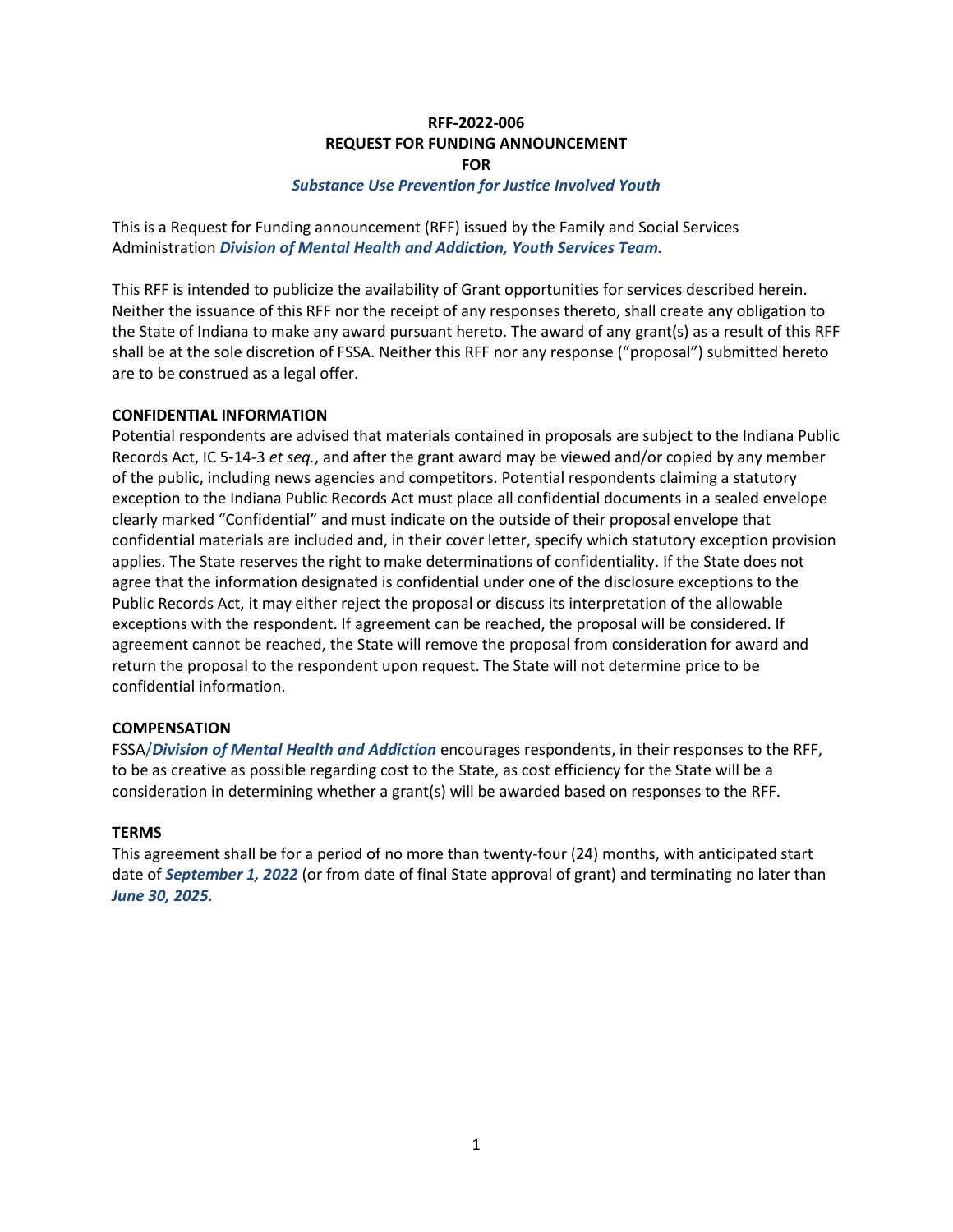#### **PROPOSALS**

Respondents interested in providing these services to FSSA/*Division of Mental Health and Addiction* should submit an electronic proposal to:

> *Amber Becker* **Family and Social Services Administration** *Division of Mental Health and Addiction Youth Services Team 402 West Washington Street, Room W353* **Indianapolis, Indiana 46204 Email Address[: Amber.Becker@fssa.IN.gov](mailto:Amber.Becker@fssa.IN.gov)**

The submission must include:

- 1. A letter of application signed by the Director or agency board president identifying the amount of funds requested
- 2. Proposal
- 3. Budget
- 4. Job description for each grant position funded
- 5. Organizational chart for overall agency with grant funded positions shown with dotted lines (Please indicate percentage of position to be funded by grant.)
- 6. Most recent audit report made in accordance with OMB circular A-133 if applicable.

Proposals must be received no later than **4:30 p.m. Eastern Time on** *April 18, 2022***. Proposals received after 4:30 p.m. will not be considered.** Proposals must be delivered in electronic format with all appropriate forms and in the subject heading of the electronic mail should state:

# **RESPONSE TO REQUEST FOR FUNDING RFF-2022-006**

#### *Substance Use Prevention for Justice Involved Youth*

No more than one proposal, per respondent, should be submitted. In the cover letter, please indicate the principal contact for the proposal along with a telephone and fax number. **All proposals must have an electronic mailing address included.**

Any questions regarding this RFF must be submitted in electronic format to **Amber Becker**, no later than **4:30 p.m. Eastern Standard Time on** *March 14, 2022***. Questions received after 4:30 p.m. may not be considered.** Please keep questions brief and of high priority. Please utilize the following subject heading for emails regarding questions: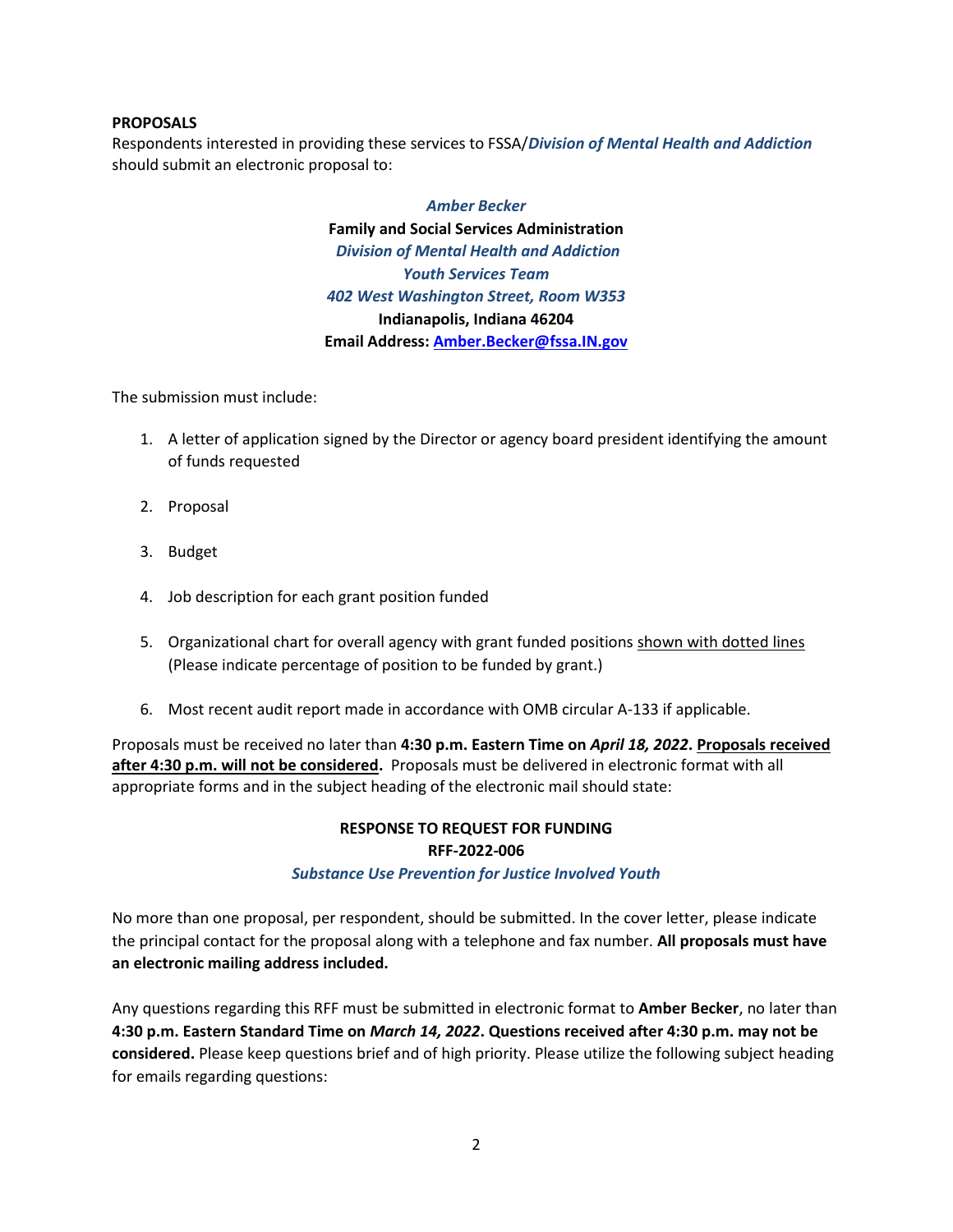#### *Questions: Substance Use Prevention for Justice Involved Youth*

Responses to all questions will be sent to applicants via email and other grant notification channels.

**All inquiries are to be directed to** *Amber Becker* **and are not to be directed to any other staff member of FSSA. Such action may disqualify respondent from further consideration for a grant as a result of this RFF.**

#### **SCOPE OF WORK**

Funds for this project have been secured through the Substance Abuse Prevention and Treatment Block (SABG) program and American Rescue Plan Act 2021, for the Family and Social Services Administration, through the Division of Mental Health and Addiction.

This funding opportunity will be designed to work with youth who are justice involved or at-risk for justice involvement, to provide services that aim to prevent substance use/misuse. This funding may be used for training and/or implementation of evidence-based programming that focuses on mentoring, life skills, trauma-informed care, and social emotional wellness as they relate to primary prevention of substance misuse. Funding is designed to be utilized by community organizations that have mentoring components infused into their programming.

The respondents must use data to support the selection of the target population, proposed strategies, and location of services. Proposals must include a detailed plan including but not limited to the following:

- 1. Locations of services
- 2. Potential impact of the program (e.g. number of youth, family, etc. to be affected from implementation, number of trainings provided over the year)
- 3. Methods of identifying and engaging youth who are justice involved or at-risk for justice involvement
- 4. Detailed outline of evidence-based strategies to accomplish the purpose of funding
- 5. Timeline, including goals/outcomes
- 6. Evaluation plan to include collection of required data
- 7. Plan for how funding will be blended with other agencies/partners funds, if applicable
- 8. Sustainability
- 9. Identification of ways the applicant provides culturally competent services across their entire range of services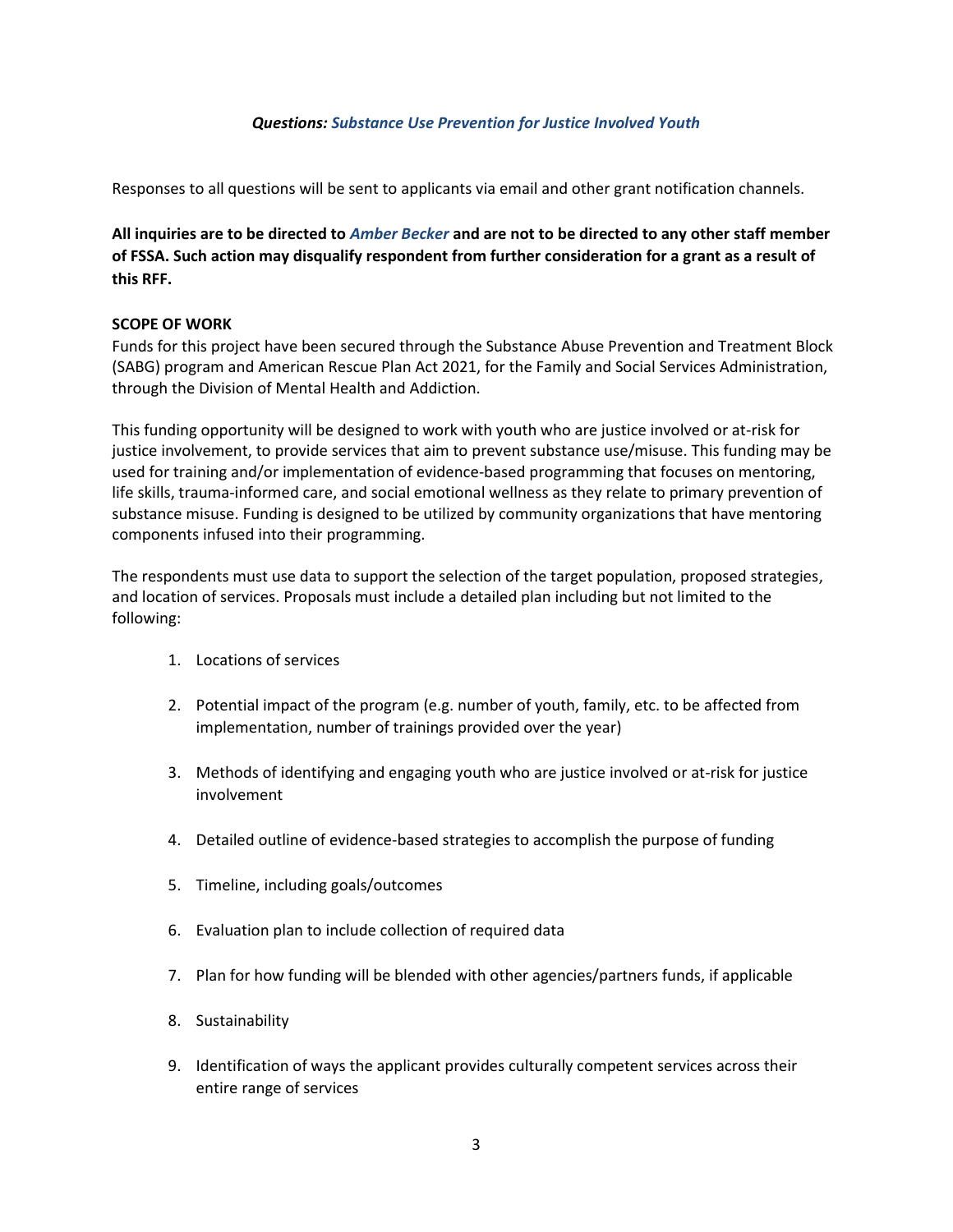The time frame is as follows:

\**Subject to change\**

| February 21, 2022 | RFF sent to potential applicants |
|-------------------|----------------------------------|
| March 14, 2022    | RFF questions due                |
| March 23, 2022    | Responses due back to applicants |
| April 18, 2022    | RFF proposals due to DMHA        |
| May 21, 2022      | Awardees notified                |
| September 1, 2022 | Grant effective date             |

#### **GRANT**

Selected applicants will receive 1–2-year grant – depending on available funding and proposal(s).

### **FUNDING**

The total funding for this RFF is Four Hundred Thousand Dollars (\$400,000). DMHA intends to fund a minimum of two proposals. The maximum amount awarded to each applicant is Two Hundred Thousand Dollars (\$200,000).

Potential respondents shall develop a budget appropriate to their organization's capabilities to deliver quality services. Submitted budget amount is subject to review by *Division of Mental Health and Addiction* and can be modified for those respondents selected to receive an award.

### **TARGET POPULATION**

Applicants must identify target populations as supported by data. The State desires to provide a variety of evidence-based universal, selective, and indicated primary prevention services.

The proposal must include a clear description of how the applicant will provide services to eligible participants who identify as members of groups that are traditionally underserved or high risk. The proposal must identify the social consequences and impact that health disparities (including but not limited to race, religion, ethnicity, nationality, gender, age, disability, sexual orientation, and socioeconomic status) have on the target community. The purpose of this section is to demonstrate an understanding of the need to address health disparities during services, the ways health disparities negatively impact quality of life for populations at risk, and the impact health disparities have on the community.

#### **ELIGIBLE APPLICANTS**

- 1. Community Mental Health Centers (CMHCs) and other social service agencies
- 2. Any nonprofit organization that is qualified as exempt from federal income taxation under 501(c)(3) of the Internal Revenue Code

Applicants must:

1. Be incorporated or registered in Indiana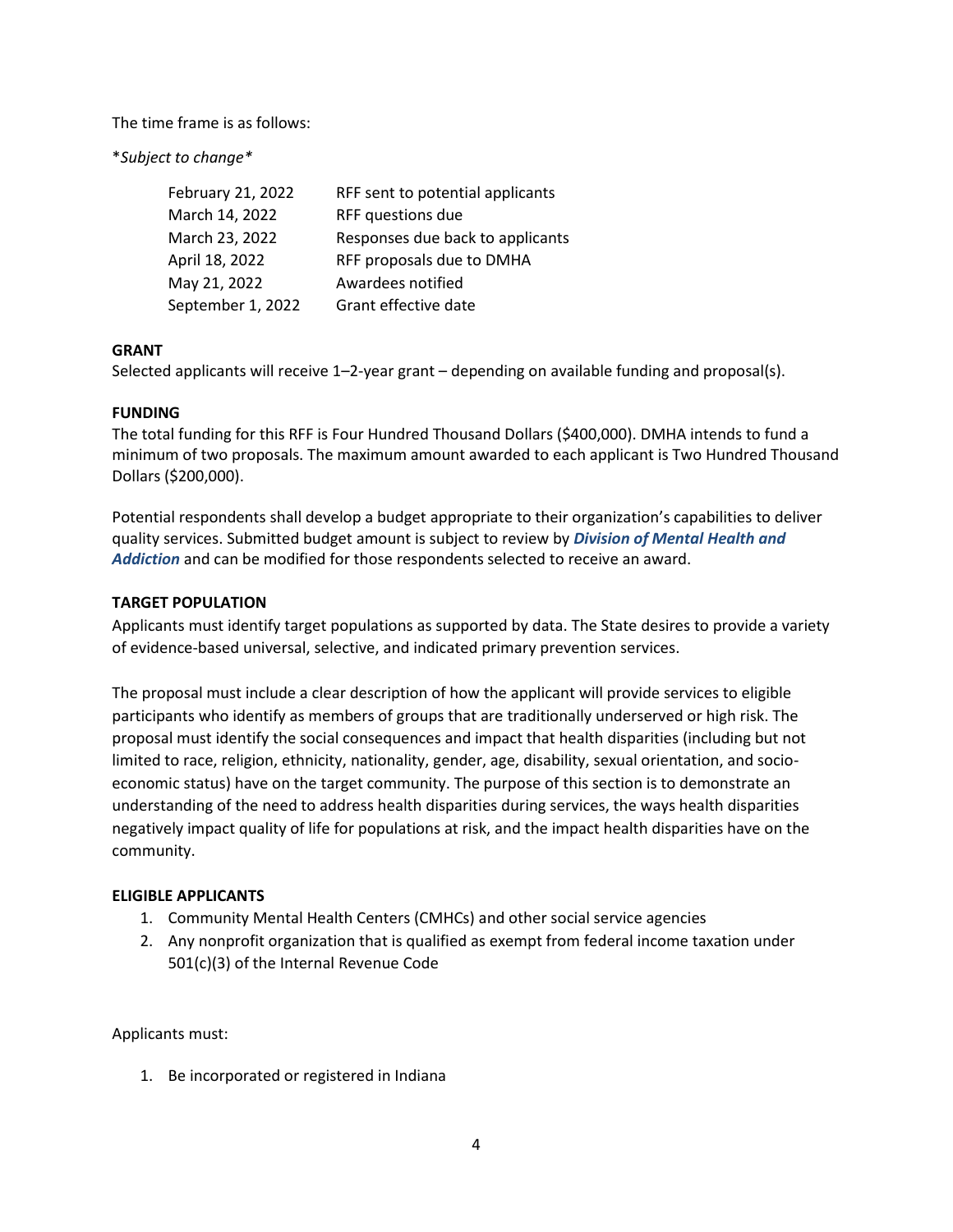2. Employ individuals who are certified and/or trained to provide the evidence-based programs proposed by the applicant and/or have included in the proposal professional development to become a certified and/or trained staff member to provide selected EBP.

#### **ALLOWABLE COSTS**

- 1. Staff costs (Salary or contracted): If existing staff is hired for a grant position, their previous position must be filled unless you were a new program funded last year.
- 2. Staff training costs include cost associated with training activities to prepare staff to deliver program services. Travel costs related to training cannot exceed the allowable state rates. Food and drink expenses are not allowable costs unless they can be covered under per diem. For consultant expenses, give the total number of consultants that will work on the project and their costs (fees, per diem, and travel). Provide the basis for the determination of the rate identified for consultant costs for which Federal funds are requested. The justification should demonstrate how the consultant costs are reasonable, customary and consistent with the established institutional/organizational/agency policy governing consultant costs.
- 3. Staff travel costs include board/staff/consumer travel, per diem, and overnight accommodations. Travel for training must be included under Training. Travel costs cannot exceed the allowable state rates. Expenditures made by the Participant for travel will be reimbursed at the current rate paid by the State and in accordance with the State Travel Policies and Procedures as specified in the current Financial Management Circular. Out-of-state requests must be reviewed by the State for availability of funds and for appropriateness per Circular guidelines. In-state lodging is not allowable within 50 miles from home or station of the employee. Exceptions may be made if it is determined that it may be dangerous or undesirable for a person to travel because of any one of a number of conditions, e.g. unsafe highway/weather conditions, or the person's physical conditions. Prior written approval by the state is required for exceptions. Out of state travel must be approved by the State prior to scheduling conferences, trainings, or other events. To access current state information regarding travel costs, fees, and per diem proceed to the following State government website: [www.in.gov.idoa/2549.htm.](http://www.in.gov.idoa/2549.htm)
- 4. Equipment for Program (Non expendable personal property that has an acquisition cost of \$50.00 or more)
- 5. Costs of services provided directly to participants.
- 6. Participant Travel Costs
- 7. Indirect costs should not exceed 12% of the total cost of the allotted grant amount. Indirect costs are those which are necessary for the operation of the organization, but are not incurred specifically for any one project or program. Familiarity with the types of costs included in the indirect cost pool provides a basis for assuring that these costs are not being charged as direct costs.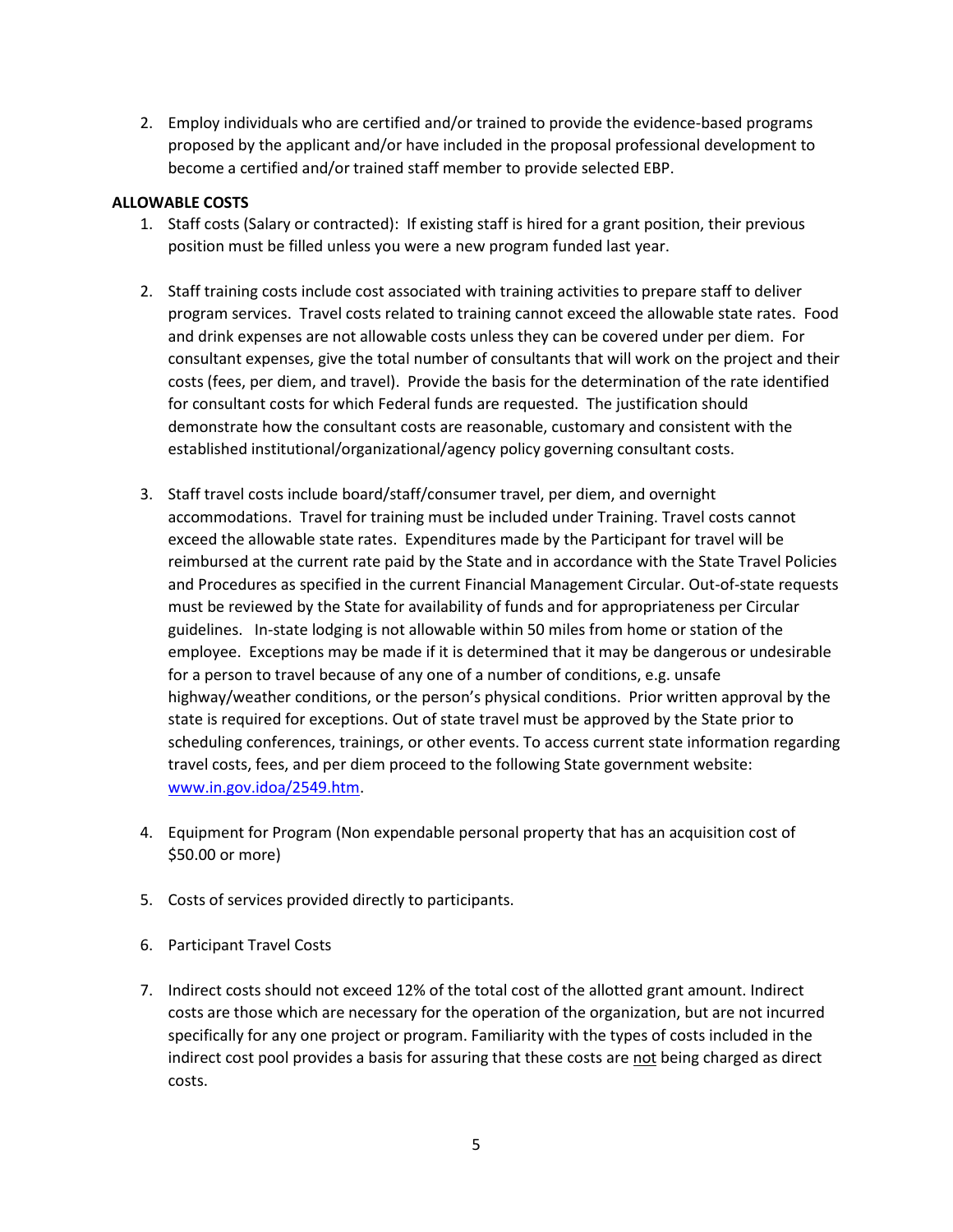Common examples of indirect costs are:

- a. General management president, vice president, executive director, etc.
- b. General organizational expenses insurance, taxes, legal services, telephone expenses, etc.
- c. Administrative services personnel, administration, accounting, procurement, grant/contract administration, business office, etc.
- d. Operation and maintenance of facilities utilities, janitorial services, repairs, etc.
- e. Depreciation or use allowances on the buildings and equipment
- f. Fringe benefits applicable to administrative staff and fringe benefits applicable to project staff

#### **SUPPLANTING**

Funds under this grant announcement must be used to supplement existing funds for program activities and must not replace those funds that have been appropriated for the same purpose. Funds cannot be used to supplant state, federal, or local funds. Each applicant must attest that the proposed activities are not supplanting current funding. The review committee may disqualify applicants who cannot adequately distinguish that they are not supplanting or blending funding streams.

### **Eligibility/Scoring**

Proposals will be reviewed and scored by a committee selected by the *Division of Mental Health and Addiction* or designee. The scores of each grant applicant will be averaged into a final score. Final selection of the grant awards, however, will be made by the Division Director or designee. The procedure for evaluating the proposals against the evaluation criteria will be as follows:

- 1. Each proposal will be evaluated based on the categories listed below. A point score will be established for each response in each category.
- 2. Based on the results of the evaluation, the proposal(s) determined to be most advantageous to the Target Population, taking into account all of the evaluation factors, may be selected by the State for further action.

Proposals will be evaluated based upon the proven ability of the respondent to meet the goals of the program in a cost-effective manner. Specific categories and criteria are:

### 1. **Eligibility** (5 points)

- a. All eligibility criteria as outline above must be met; applicants not meeting all criteria will not be considered for award
- b. Demonstration of culturally competent range of services
- 2. **Agency Overview** (5 points)
	- a. Brief description of agency, inclusive of mission, vision, and primary focus
- 3. **Location of Services** (10 points)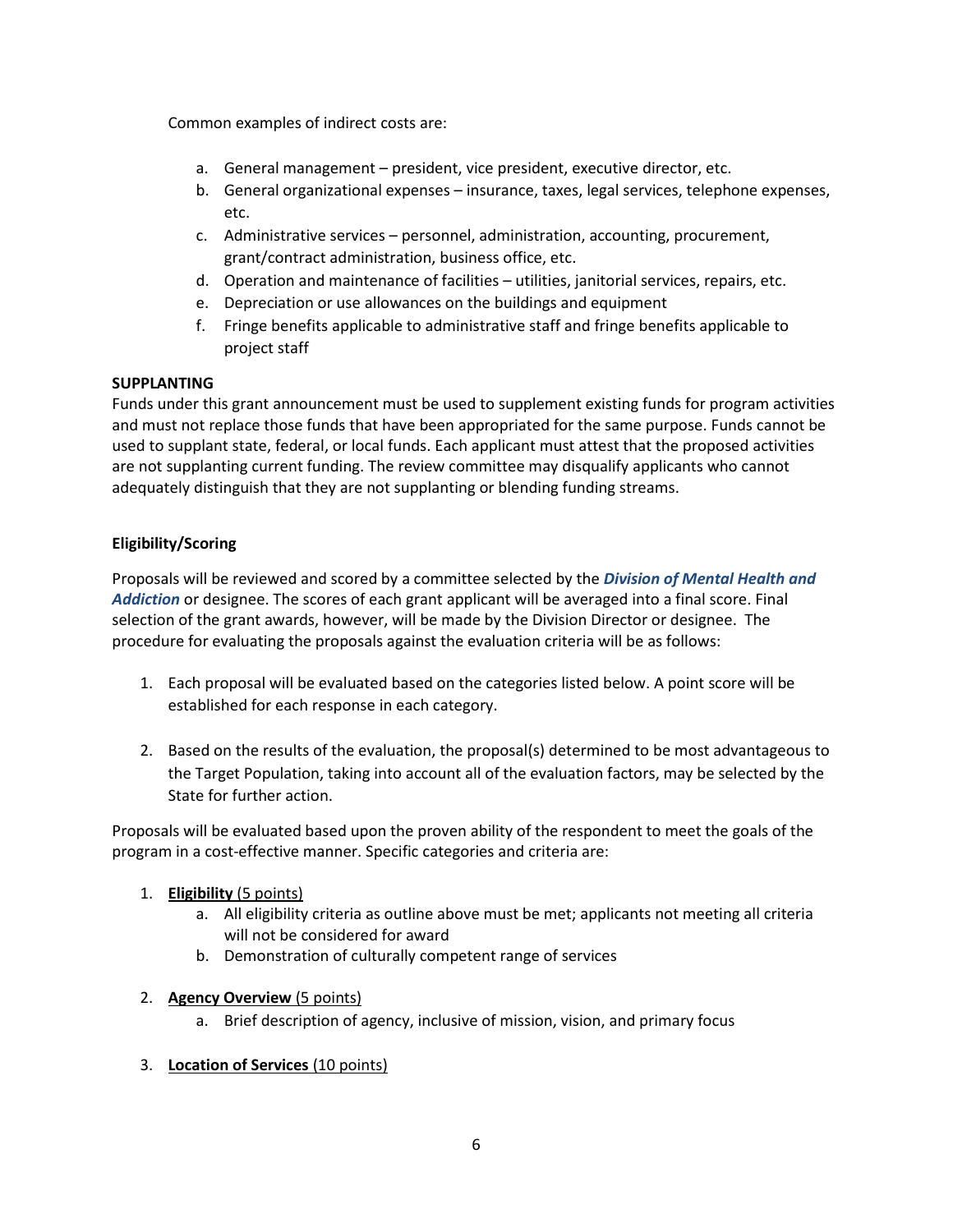- a. Demonstration of partnership with local entities (i.e., schools, community organizations, juvenile justice, local government)
- b. Identification of methods to target underserved location (i.e., rural counties)

### 4. **Plan of Operation** (30 points)

- a. Quality of the design of the project
- b. Identification of measurable goals
- c. How well the objectives of the project relate to the purpose of the program
- d. Describe how this program relates back to primary prevention of substance misuse
- e. Evaluation plan to include collection of required data

### 5. **Applicant Experience and Quality of Key Personnel** (25 points)

- a. Qualifications of each of the management and decision-making personnel to be used on the project
- b. Amount/percentage of time key personnel will commit to the project
- c. Experience in working with youth at-risk for justice involvement
- d. Experience in providing evidence-based programming
- e. Experience in providing mentoring services to youth

### 6. **Budget and Cost Effectiveness** (15 points)

- a. Budget is adequate to support the project
- b. Costs are reasonable in relation to the objectives of the project

### 7. **Sustainability of the Program** (10 points)

a. Likelihood that the service program will be sustained after the completion of the grant assistance

Proposals will be evaluated based upon the proven ability of the respondent to satisfy the requirements of the proposal in a cost-effective manner.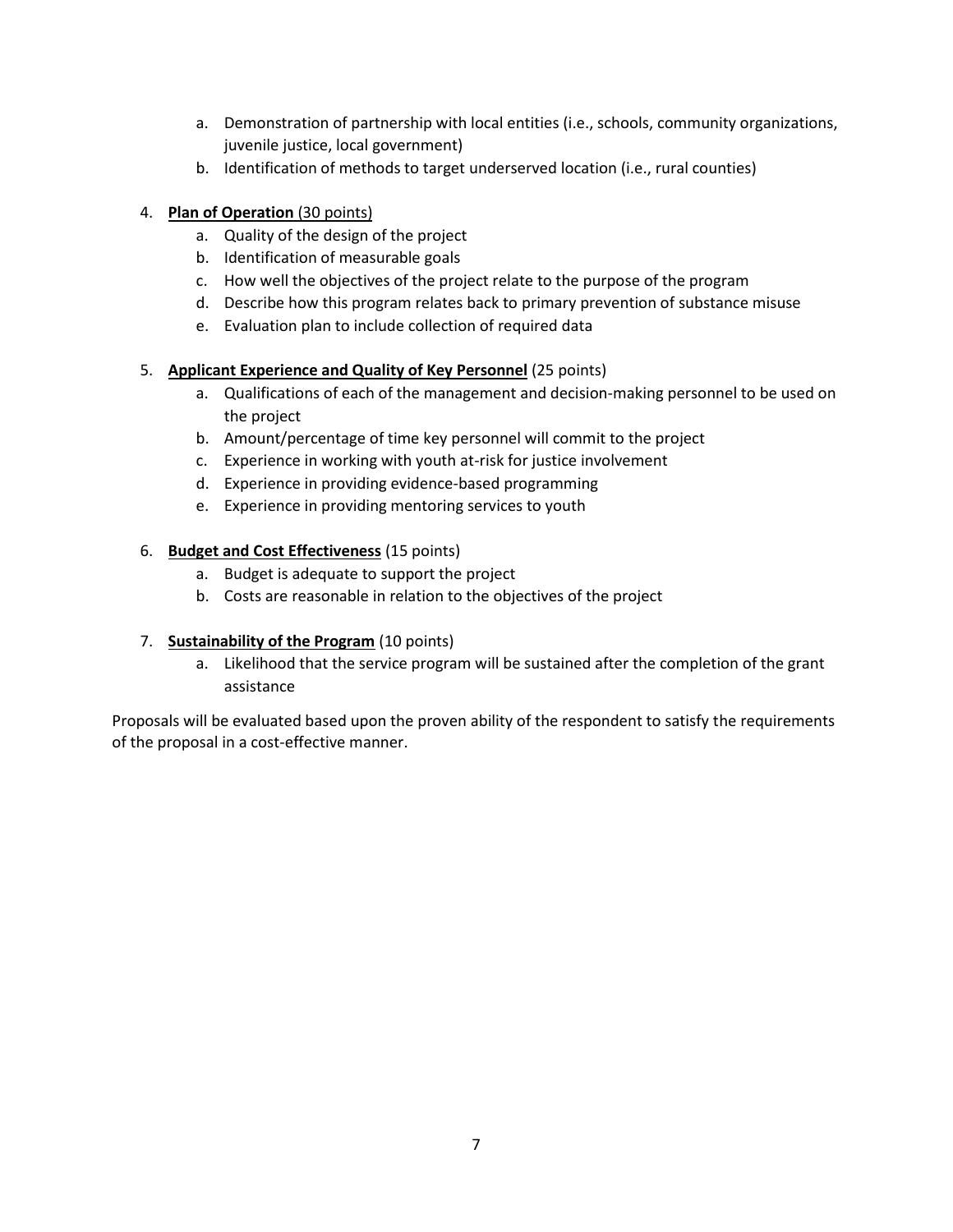### **Attachment A Form of Proposal**

- 1. Agency Overview
- 2. Location of Services
- 3. Plan of Operation
- 4. Applicant Experience and Quality of Key Personnel
- 5. Budget and Cost Effectiveness
- 6. Sustainability of the Program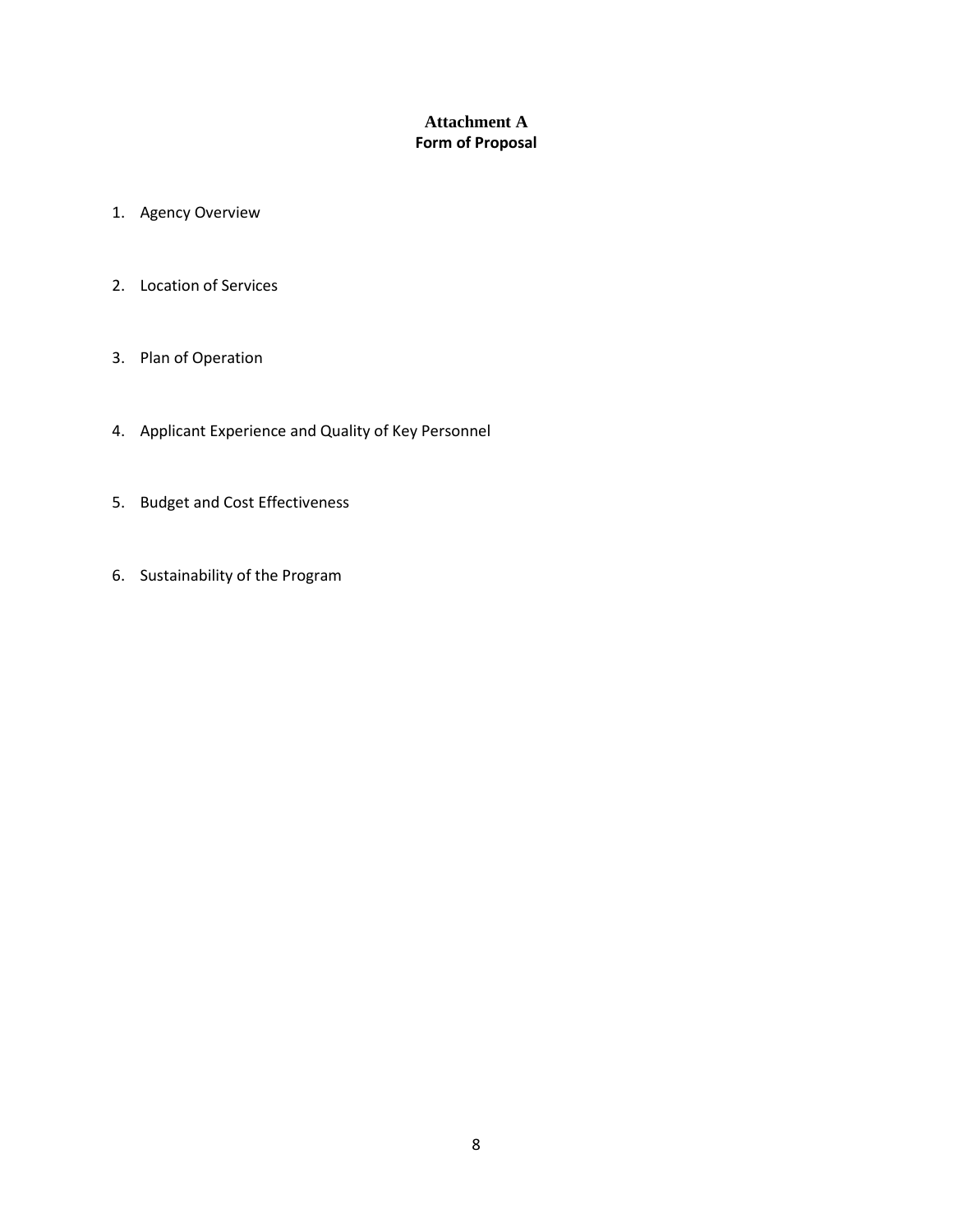#### **ATTACHMENT B**

### **RESPONDENT INFORMATION**

| 1) LEGAL NAME:                                       |
|------------------------------------------------------|
| 2) Doing Business As (if different than legal name): |
| 3) ADDRESS:                                          |
|                                                      |
| County:                                              |
| 4) ELECTRONIC MAIL ADDRESS:                          |
| 5) TELEPHONE:                                        |
| 6) DIRECTOR NAME/TITLE:                              |
| 7) CONTACT PERSON:                                   |
| 8) COUNTIES TO SERVED:                               |
| 9) TAXPAYER IDENTIFICATION NUMBER <sup>1</sup> :     |
| 10) DUNS Number:                                     |
| 11) Congressional District:                          |

### RESPONDENT FACILITY INFORMATION

### 1) Type of Facility:

Private – Non-Profit ( ) Other ()

2) ATTACH Proof of Non-Profit Status - 501(c)(3) CERTIFICATE

SIGNATURE OF AUTHORIZED REPRESENTATIVE:

<sup>&</sup>lt;sup>1</sup> Employer I.D. number or Social Security number, as appropriate, whichever is used for Federal Income Tax purposes.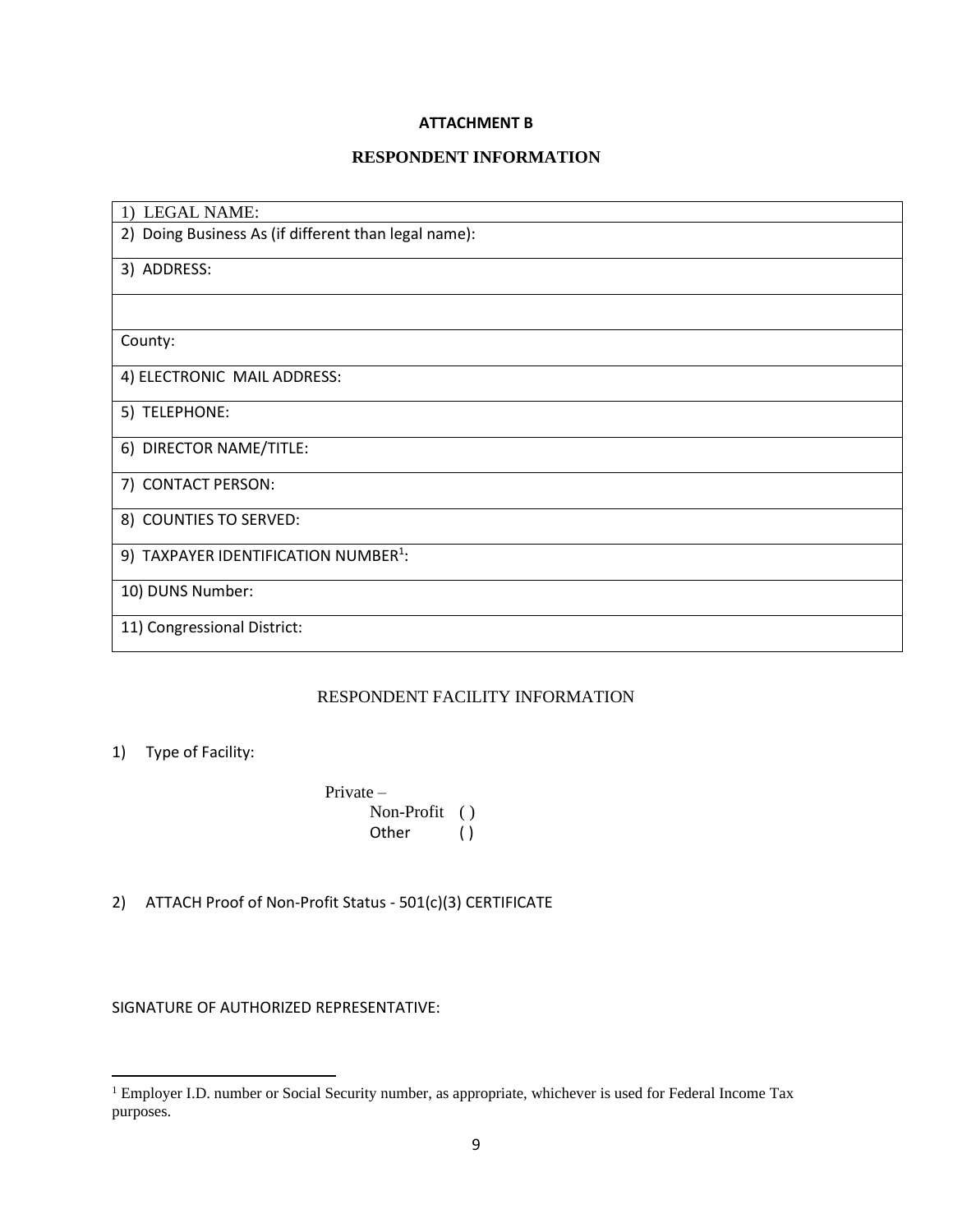To the best of my knowledge and belief, the information in this proposal has been duly authorized by the governing body of the applicant.

| SIGNATURE:          |  |  |
|---------------------|--|--|
|                     |  |  |
| NAME/TITLE: (Typed) |  |  |
|                     |  |  |
| DATE SIGNED:        |  |  |
|                     |  |  |
|                     |  |  |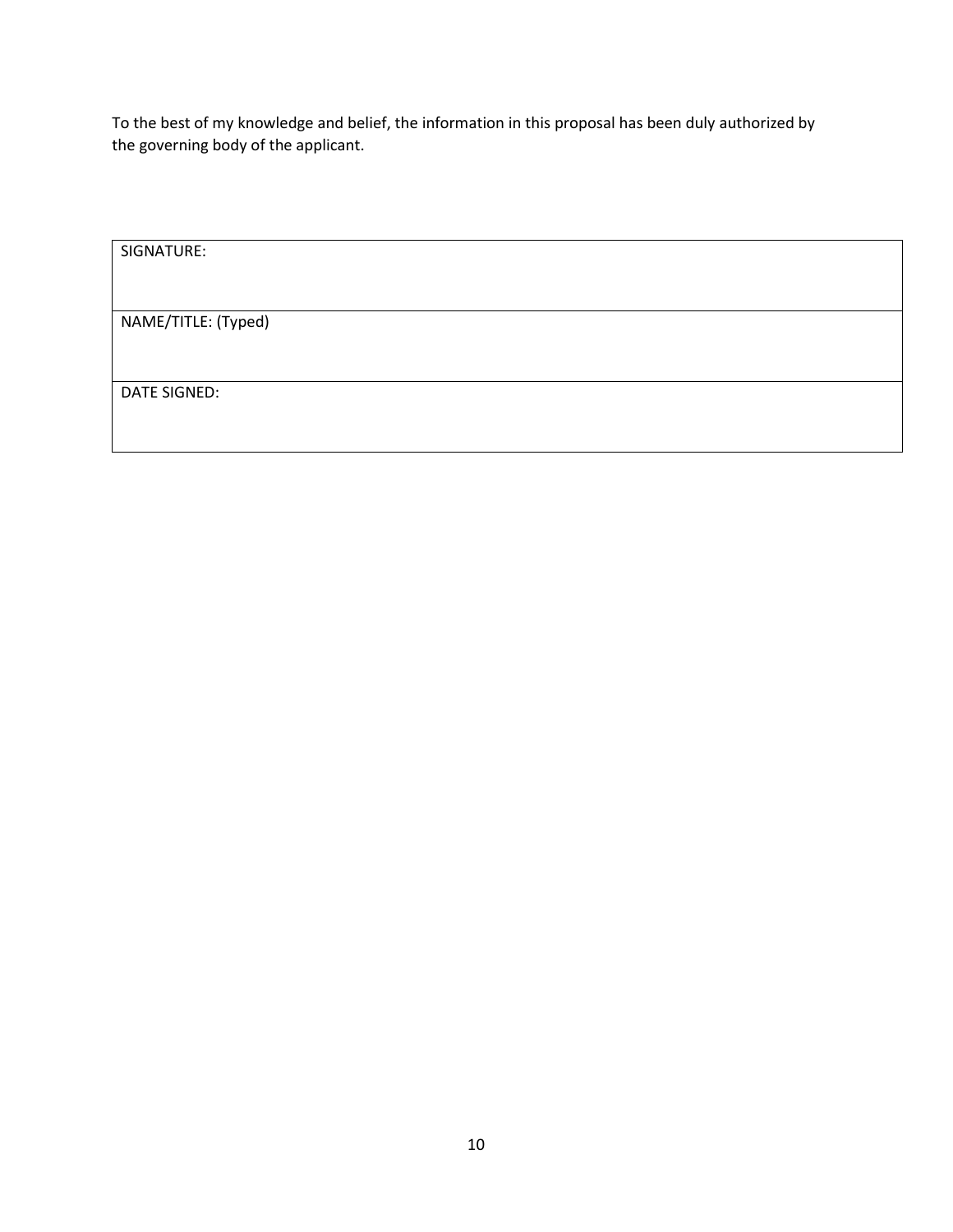### **ATTACHMENT C**

#### **Budget Summary**

Respondent Name: \_\_\_\_\_\_\_\_\_\_\_\_\_\_\_\_\_\_\_\_\_\_\_\_\_\_\_\_\_\_\_\_\_\_\_\_\_\_

### **Twelve Month Figures (100%)**

|                                            | AMOUNT REQUESTED                  |
|--------------------------------------------|-----------------------------------|
| Personnel                                  |                                   |
| 1) Staff Salaries                          |                                   |
| <b>Staff Fringes</b><br>2)                 |                                   |
| <b>Non-Personnel</b>                       |                                   |
| <b>Staff Travel</b><br>3)                  |                                   |
| <b>Staff Training</b><br>4)                |                                   |
| Equipment<br>5)                            |                                   |
| Participant Travel<br>6)                   |                                   |
| Other<br>7)                                |                                   |
|                                            | ********************************* |
| Total Project Costs (100%) (1+2+3+4+5+6+7) |                                   |

State will provide reimbursement for 100% of cost.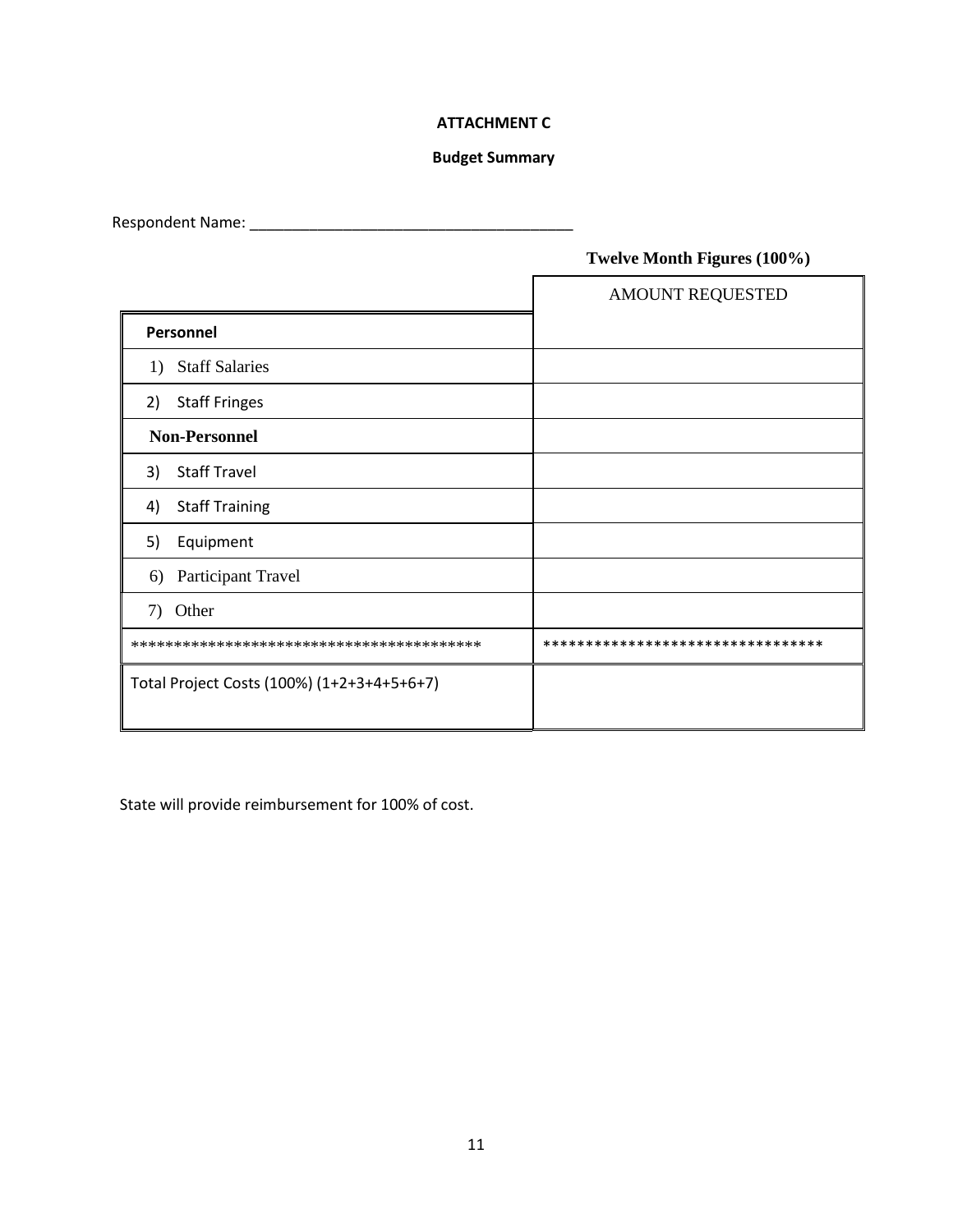### **Personnel Budget Staffing Detail Sheet**

Respondent Name: \_\_\_\_\_\_\_\_\_\_\_\_\_\_\_\_\_\_\_\_\_\_\_\_\_\_\_\_\_\_\_\_\_\_\_\_\_\_

| Staff Position * | (100%) | (100%)          | $%$ of  | Total          | Total           |
|------------------|--------|-----------------|---------|----------------|-----------------|
|                  |        | Fringe          | Time on | Amount of      | Amount of       |
|                  | Salary | <b>Benefits</b> | Project | Salary         | <b>Benefits</b> |
|                  | (a)    | $(b)$ **        | (c)     | Requested      | Requested       |
|                  |        |                 |         | $(a \times c)$ | $(b \times c)$  |
|                  |        |                 |         |                |                 |
|                  |        |                 |         |                |                 |
|                  |        |                 |         |                |                 |
|                  |        |                 |         |                |                 |
|                  |        |                 |         |                |                 |
|                  |        |                 |         |                |                 |
|                  |        |                 |         |                |                 |
|                  |        |                 |         |                |                 |
|                  |        |                 |         |                |                 |
|                  |        |                 |         |                |                 |
| <b>TOTAL</b>     |        |                 |         |                |                 |

TOTAL

#### **Salary and fringes are to be shown as 12 month figures**

- \* Include Job Description for each staff position
	- SALARIES: Show title, salary, and time commitment for all staff positions under this project. Staff positions must be new positions. If existing staff are hired for these positions, their previous positions must be filled by a new staff position.
	- \*\* Include detail of Fringe Benefit amounts

FRINGE BENEFITS: Include contributions for Social Security, employee insurance, pension plans, etc.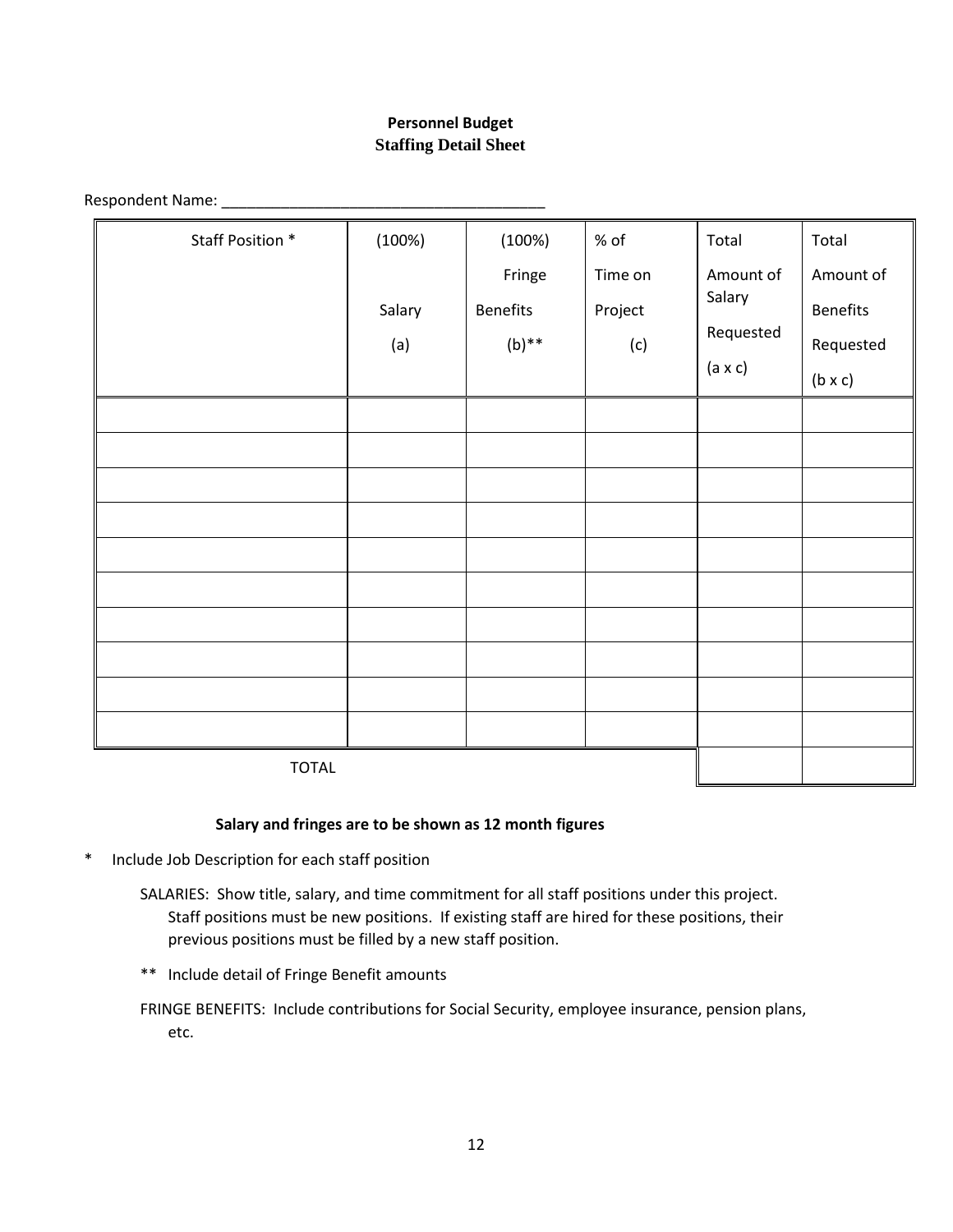### **Non-Personnel Budget Travel Detail Sheet**

Respondent Name: \_\_\_\_\_\_\_\_\_\_\_\_\_\_\_\_\_\_\_\_\_\_\_\_\_\_\_\_\_\_\_\_\_\_\_\_\_\_\_

| Item Description | Estimated Cost (100%) |
|------------------|-----------------------|
|                  |                       |
|                  |                       |
|                  |                       |
|                  |                       |
|                  |                       |
|                  |                       |
|                  |                       |
|                  |                       |
|                  |                       |
|                  |                       |
|                  |                       |
|                  |                       |
|                  |                       |
|                  |                       |
|                  |                       |
| Total            |                       |

\* TRAVEL includes travel related to grant staff travel for client services and can include travel, per diem, and overnight accommodations.

Reimbursement for travel cannot exceed the allowable state reimbursement rates for travel, per diem and overnight accommodations.

Travel related to staff training must be included under Training.

NOTE: Use additional sheets as needed. (Number each additional page.)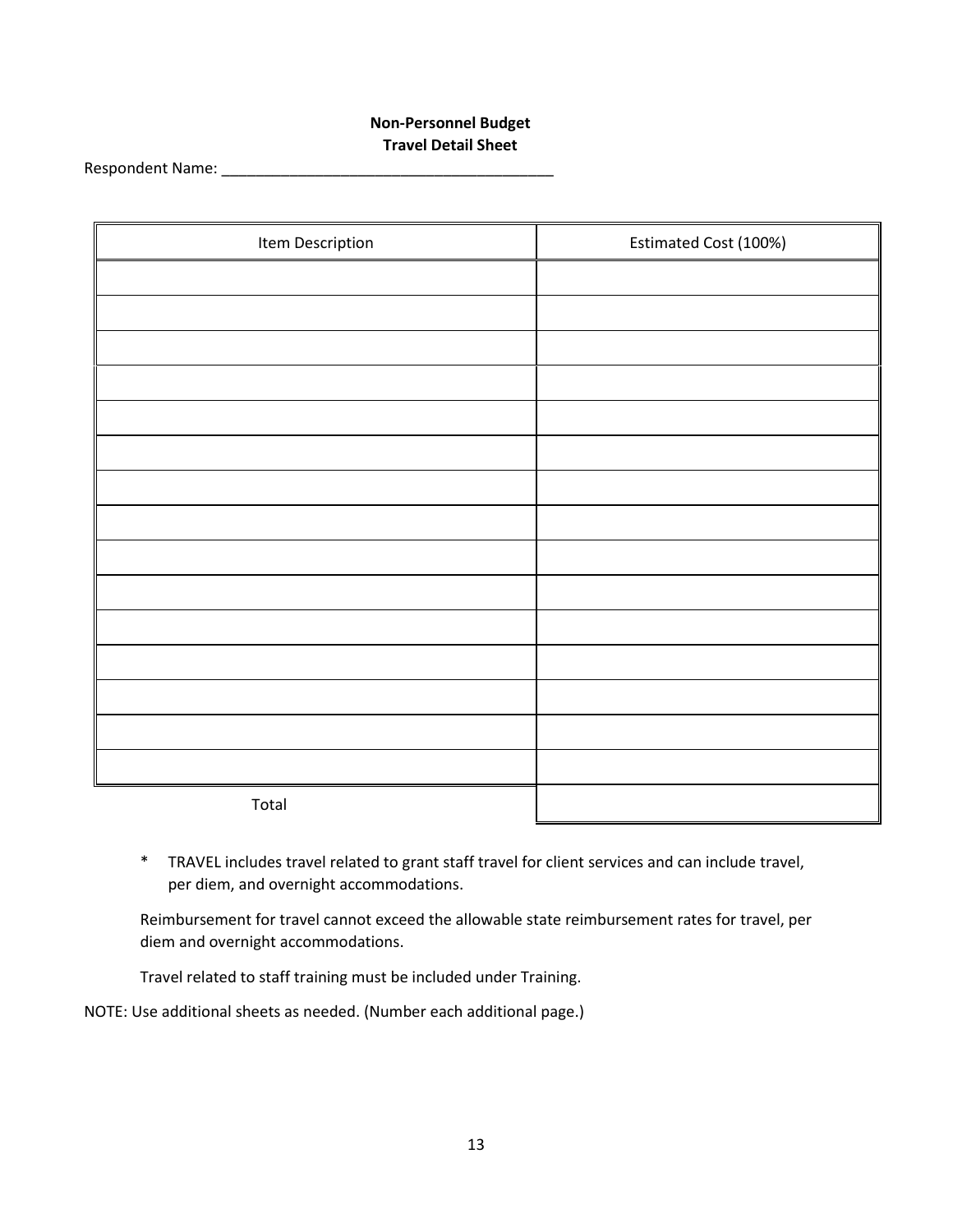### **Non-Personnel Budget Training Detail Sheet**

Respondent name: \_\_\_\_\_\_\_\_\_\_\_\_\_\_\_\_\_\_\_\_\_\_\_\_\_\_\_\_\_\_\_\_\_\_

| Item Description | Estimated Cost (100%) |
|------------------|-----------------------|
|                  |                       |
|                  |                       |
|                  |                       |
|                  |                       |
|                  |                       |
|                  |                       |
|                  |                       |
|                  |                       |
|                  |                       |
|                  |                       |
|                  |                       |
|                  |                       |
|                  |                       |
|                  |                       |
|                  |                       |
| Total            |                       |

NOTE: Use additional sheets as needed. (Number each additional page.)

Identify each training activity and persons involved. Reimbursement for travel, per diem and overnight accommodations cannot exceed the allowable state reimbursement rate (see enclosed). Food and drink expenses are not an allowable cost unless they can be covered under per diem.

For consultant expenses, give the total number of consultants that will work on the project and their costs (fees, per diem, and travel). Provide the basis for the determination of the rate identified for consultant costs for which Federal funds are requested. The justification should demonstrate how the consultant costs are reasonable, customary, and consistent with the established institutional/organizational/agency policy governing consultant costs.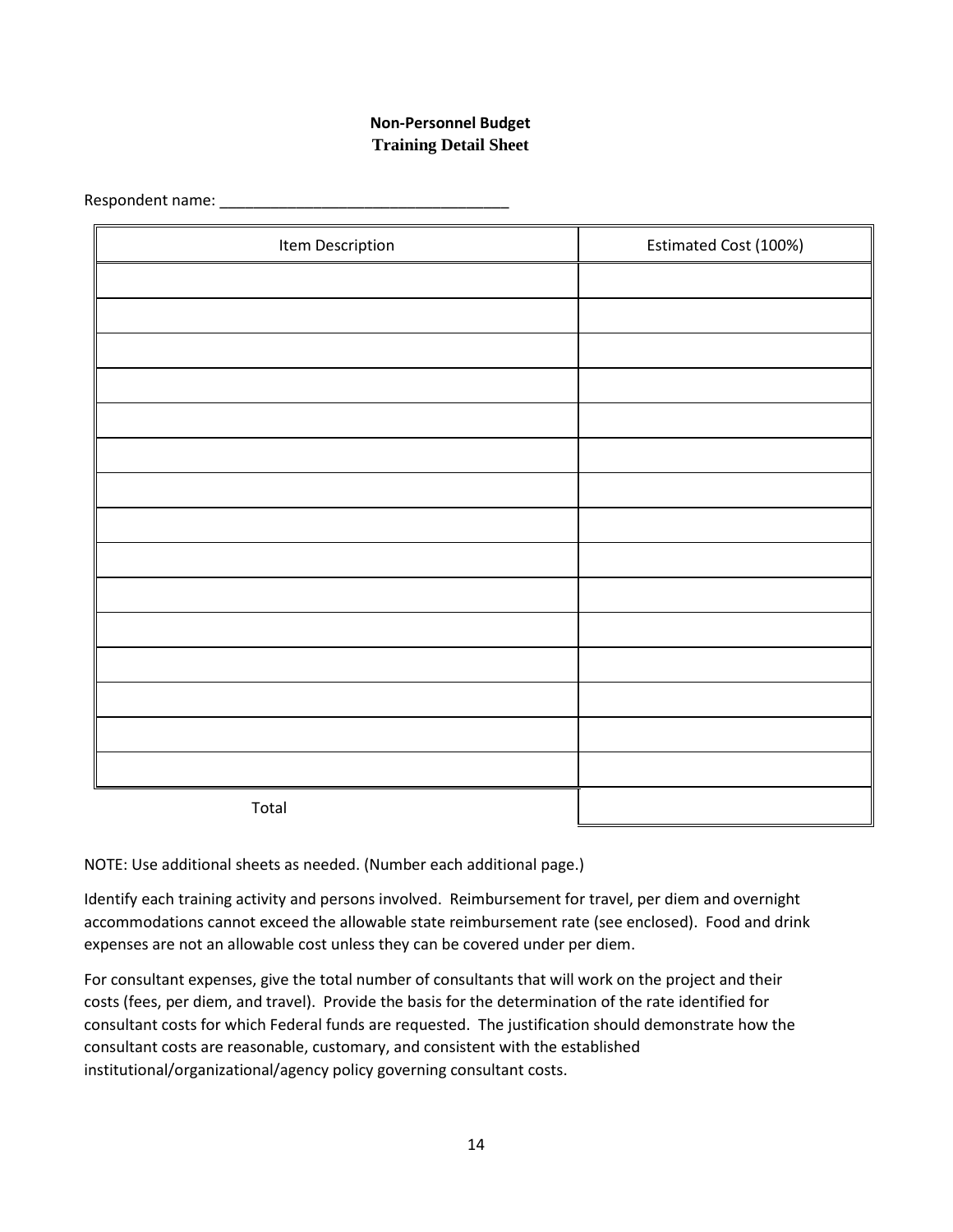### **Non-Personnel Budget Equipment Detail Sheet**

Respondent name: \_\_\_\_\_\_\_\_\_\_\_\_\_\_\_\_\_\_\_\_\_\_\_\_\_\_\_\_\_\_\_\_\_\_\_\_\_\_\_\_

|                  |          | Estimate<br>(100%) | Total<br>(100%) | % Assigned to<br>Project | <b>Total Funds</b><br>Requested |                |  |  |
|------------------|----------|--------------------|-----------------|--------------------------|---------------------------------|----------------|--|--|
| Item Description | Quantity | Cost Per           | Cost            |                          |                                 |                |  |  |
|                  | (a)      |                    |                 |                          | Item                            | $(a \times b)$ |  |  |
|                  |          | (b)                |                 |                          |                                 |                |  |  |
|                  |          |                    |                 |                          |                                 |                |  |  |
|                  |          |                    |                 |                          |                                 |                |  |  |
|                  |          |                    |                 |                          |                                 |                |  |  |
|                  |          |                    |                 |                          |                                 |                |  |  |
|                  |          |                    |                 |                          |                                 |                |  |  |
|                  |          |                    |                 |                          |                                 |                |  |  |
|                  |          |                    |                 |                          |                                 |                |  |  |
|                  |          |                    |                 |                          |                                 |                |  |  |
|                  |          |                    |                 |                          |                                 |                |  |  |
|                  |          |                    |                 |                          |                                 |                |  |  |
| <b>TOTAL</b>     |          |                    |                 |                          |                                 |                |  |  |

List non-expendable personal property that has an acquisition of \$50.00 or more.

NOTE: Use additional sheets as needed. (Number each additional page.)

NARRATIVE JUSTIFICATION FOR EQUIPMENT:

Submit detailed justification for each equipment item and how it will be used to achieve objectives of the project.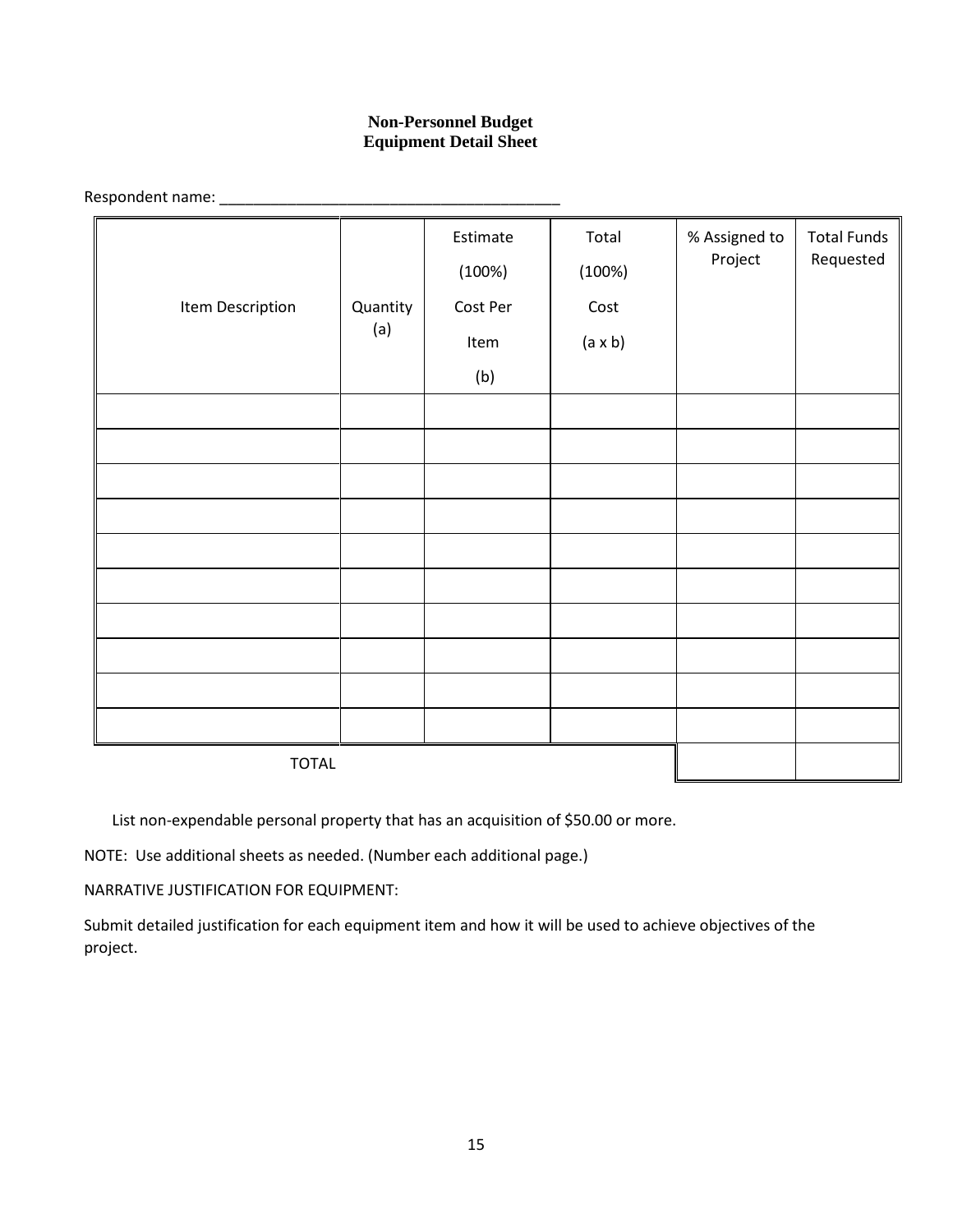# **Non-Personnel Budget**

### **Participant Travel**

Respondent Name: \_\_\_\_\_\_\_\_\_\_\_\_\_\_\_\_\_\_\_\_\_\_\_\_\_\_\_\_\_\_\_\_\_\_\_\_\_\_\_\_\_\_

| Item Description | Estimated Cost (100%) |
|------------------|-----------------------|
|                  |                       |
|                  |                       |
|                  |                       |
|                  |                       |
|                  |                       |
|                  |                       |
|                  |                       |
|                  |                       |
|                  |                       |
|                  |                       |
|                  |                       |
|                  |                       |
|                  |                       |
|                  |                       |
|                  |                       |
| Total            |                       |